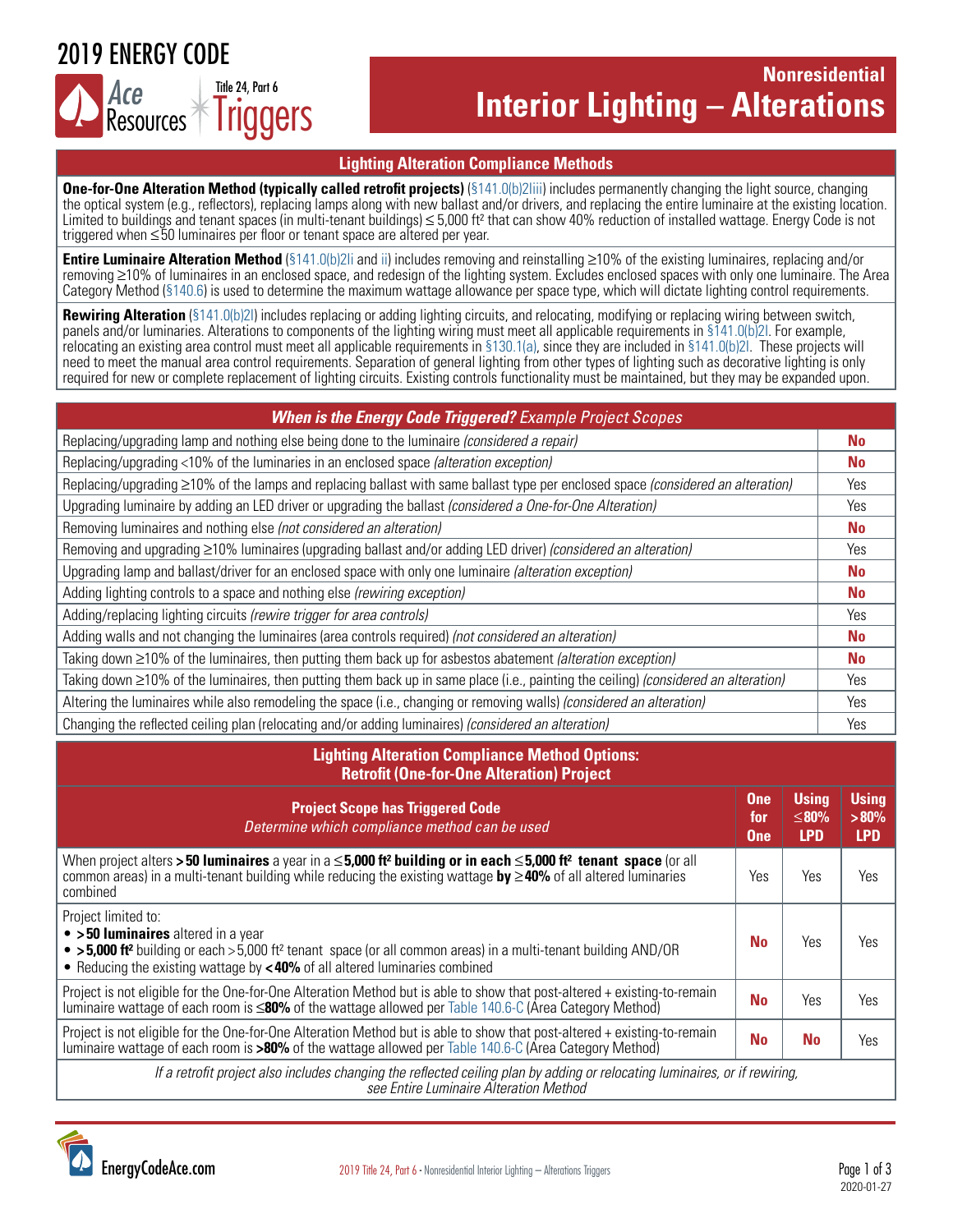| <b>Lighting Alteration Compliance Method Options:</b><br><b>Entire Luminaire Alteration Project</b>                                                                            |                                 |                                    |                                       |  |  |
|--------------------------------------------------------------------------------------------------------------------------------------------------------------------------------|---------------------------------|------------------------------------|---------------------------------------|--|--|
| <b>Project Scope has Triggered Code</b><br>Determine which compliance method can be used                                                                                       | <b>One</b><br>for<br><b>One</b> | <b>Using</b><br>≤80%<br><b>LPD</b> | <b>Using</b><br>$>80\%$<br><b>LPD</b> |  |  |
| Project is able to show that post-altered + existing-to-remain luminaire wattage of each room is $\leq$ 80% of the wattage<br>allowed per Table 140.6-C (Area Category Method) | <b>No</b>                       | Yes                                | Yes                                   |  |  |
| Project is able to show that post-altered + existing-to-remain luminaire wattage of each room is $>80\%$ of the wattage<br>allowed per Table 140.6-C (Area Category Method)    | <b>No</b>                       | No                                 | Yes                                   |  |  |
| Along with changing the reflected ceiling plan, the space will also be remodeled (i.e., revised walls, ceilings and floors)                                                    | Yes                             | Yes                                | Yes                                   |  |  |
| Rewiring the space (or the building) including new circuits                                                                                                                    |                                 | See rewiring alteration            |                                       |  |  |

| <b>Mandatory Controls</b><br>Requirements Based on Lighting Alteration Compliance Method Used                                                                                                                                                                                                                                                       |                                                                                                                                                                                  | <b>Entire Luminaire</b><br><b>Alteration Method</b><br>Excluding spaces with only<br>1 luminaire                                                     |                                              | <b>One-for-One</b><br><b>Alteration</b><br><b>Method</b> |
|-----------------------------------------------------------------------------------------------------------------------------------------------------------------------------------------------------------------------------------------------------------------------------------------------------------------------------------------------------|----------------------------------------------------------------------------------------------------------------------------------------------------------------------------------|------------------------------------------------------------------------------------------------------------------------------------------------------|----------------------------------------------|----------------------------------------------------------|
| Acceptance testing requirements of §130.4 are not required for alterations where lighting<br>controls are added/altered to control $\leq$ 20 luminaires for the entire permitted project<br>(for indoor, outdoor and sign lighting)                                                                                                                 |                                                                                                                                                                                  | Using $>80\%$<br>of allowed<br><b>LPD</b>                                                                                                            | Using $\leq$ 80%<br>of allowed<br><b>LPD</b> | <b>Total Wattage</b><br><b>Reduced</b><br>$\geq 40\%$    |
| Manual Area Controls (on/off): §§130.1(a)1, 2 and 3<br>For each enclosed space<br>• Excluding $>0.2$ W/ft <sup>2</sup> egress lighting                                                                                                                                                                                                              |                                                                                                                                                                                  | Yes                                                                                                                                                  | Yes                                          | Yes                                                      |
|                                                                                                                                                                                                                                                                                                                                                     |                                                                                                                                                                                  | Separate switching for "general" and "other"<br>not required for shared circuits                                                                     |                                              |                                                          |
| Multi-level Control: §130.1(b)<br>• Enclosed spaces $\geq$ 100 ft <sup>2</sup> AND<br>• Connected lighting load > 0.5 W/ft <sup>2</sup><br>• Excluding restrooms<br>• Excluding Healthcare Facilities                                                                                                                                               |                                                                                                                                                                                  | Yes<br>Only for<br>modified<br><i>luminaires</i>                                                                                                     | <b>No</b>                                    | <b>No</b>                                                |
|                                                                                                                                                                                                                                                                                                                                                     | <b>Whole Bldg. Shut-Off: §130.1(c)1-4</b>                                                                                                                                        | Yes                                                                                                                                                  | Yes                                          | Yes                                                      |
|                                                                                                                                                                                                                                                                                                                                                     |                                                                                                                                                                                  | Separate switching for "general" and "other"<br>not required for shared circuits                                                                     |                                              |                                                          |
|                                                                                                                                                                                                                                                                                                                                                     | Partial-ON, Vacancy or Occupancy Sensor: §130.1(c)5                                                                                                                              | Yes                                                                                                                                                  | Yes                                          | Yes                                                      |
| <b>Auto Shut-Off Control:</b><br>$$130.1(c)1-8$<br><b>Excluding Healthcare</b><br><b>Facilities</b>                                                                                                                                                                                                                                                 |                                                                                                                                                                                  | In offices $\leq$ 250 ft <sup>2</sup> , multipurpose rooms<br><1,000 ft <sup>2</sup> , and classrooms, conference rooms<br>and restrooms of any size |                                              |                                                          |
|                                                                                                                                                                                                                                                                                                                                                     | Partial-OFF: §130.1(c)6-7<br>§130.1(c)6A: Warehouse aisle/stacks<br>§130.1(c)6B: Library book stacks<br>§130.1(c)6C and 7A: Stairs and corridors<br>§130.1(c)7B: Parking garages | Yes                                                                                                                                                  | Yes                                          | Yes                                                      |
|                                                                                                                                                                                                                                                                                                                                                     | Hotel/motel room auto shut-off: §130.1(c)8                                                                                                                                       | Yes                                                                                                                                                  | Yes                                          | Yes                                                      |
| <b>Primary Daylight Control: §130.1(d)</b><br>• $\geq$ 120 watts in primary/skylit zone(s) (parking garage $\geq$ 60 watts) AND<br>• $\geq$ 24 ft <sup>2</sup> fenestration (parking garage $\geq$ 36 ft <sup>2</sup> )<br>• Excluding areas shaded per Exceptions 1 and 2<br>• Excluding retail merchandise sales/wholesale showroom sidelit zones |                                                                                                                                                                                  | Yes                                                                                                                                                  | <b>No</b>                                    | <b>No</b>                                                |
| <b>Demand Response: §110.12(c)</b><br>• Permitted area >10,000 ft <sup>2</sup><br>• Excluding spaces $\leq$ 0.5 W/ft <sup>2</sup><br>• Excluding where health & safety do not permit reduced lighting                                                                                                                                               |                                                                                                                                                                                  | Yes                                                                                                                                                  | <b>No</b>                                    | <b>No</b>                                                |

*Operation of existing controls must not be removed or altered with lighting alteration project.*

*See Title 20 [Appliance Efficiency Regulations](https://energycodeace.com/content/reference-ace-t20-tool) for additional LED General Service and Small Diameter Directional Lamp requirements.*